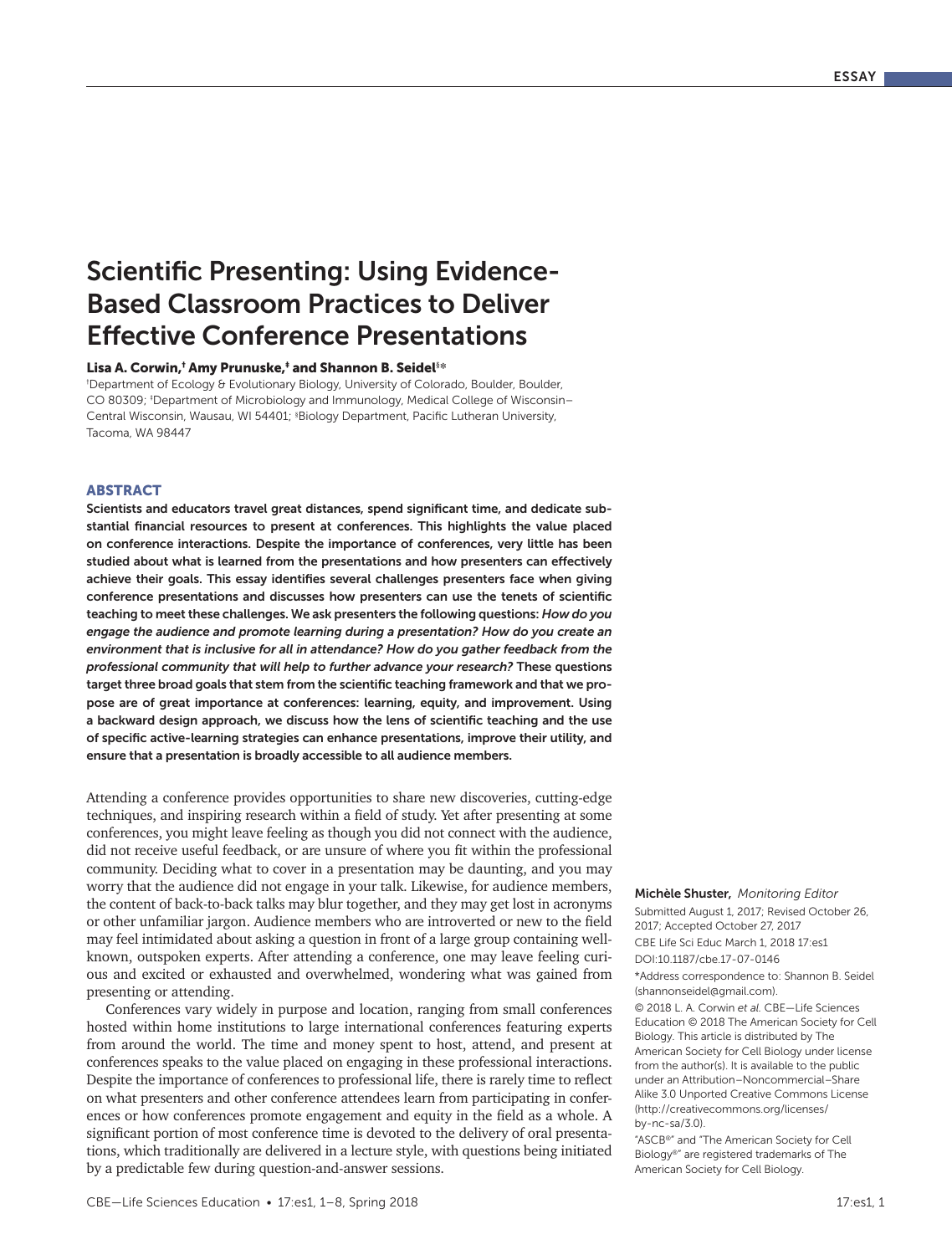In this essay, we discuss how you can use a backward design approach and *scientific presenting* strategies to overcome three key challenges to effectively presenting to diverse conference audiences. The challenges we consider here include the following:

- 1. **Engagement in learning:** ensuring that your audience is engaged and retains what is important from a talk
- 2. **Promoting equity:** creating an environment that is inclusive of all members of the research field
- 3. **Receiving feedback:** gathering input from the professional community to improve as a researcher and presenter

At conferences, learning and advancement of a field is paramount, similar to more formal educational settings. Thus, we wrote these presenting challenges to align with the central themes presented in the scientific teaching framework developed by Handelsman and colleagues (2007). "Learning" aligns with "active learning," "equity" with "diversity," and "feedback" with "assessment." Using the scientific teaching framework and a backward design approach, we propose using evidence-based teaching strategies for scientific presenting in order to increase learning, equity, and quality feedback. We challenge *you*, the presenter, to consider how these strategies might benefit your future presentations.

# BACKWARD DESIGN YOUR PRESENTATION: GOALS AND AUDIENCE CONSIDERATIONS

*How will you define the central goals of your presentation and frame your presentation based on these goals?* Begin with the end in mind by clearly defining your presentation goals before developing content and activities. This is not unlike the process of backward design used to plan effective learning experiences for students (McTighe and Thomas, 2003). Consider what you, as a presenter, want to accomplish. You may want to share results supporting a novel hypothesis that may impact the work of colleagues in your field or disseminate new techniques or methodologies that could be applied more broadly. You may seek feedback about an ongoing project. Also consider your audience and what you hope they will gain from attending. You may want to encourage your colleagues to think in new and different ways or to create an environment of collegiality. It is good to understand your audience's likely goals, interests, and professional identities before designing your presentation.

*How can you get to know these important factors about your audience?* Although it may not be possible to predict or know all aspects of your audience, identify sources of information you can access to learn more about them. Conference organizers, the website for the conference, and previous attendees may be good sources of information about who might be in attendance. Conference organizers may have demographic information about the institution types and career stages of the audience. The website for a conference or affiliated society often describes the mission of the organization or conference. Finally, speaking with individuals who have previously attended the conference may help you understand the culture and expectations of your audience. This information may enable you to tailor your talk and select strategies that will engage and resonate with audience members of diverse backgrounds. Most importantly, reflecting on the information you gather will allow you to evaluate and better define your presentation goals.

Before designing your presentation, write between two and five goals you have for yourself or your audience (see Vignettes 1 and 2 for sample goals). Prioritize your goals and evaluate which can be accomplished with the time, space, and audience constraints you face. Once you have established both your goals and knowledge of who might attend your talk, it is time to design your talk. The *Scientific Presenting* section that follows offers specific design suggestions to engage the audience in learning, promote equity, and receive high-quality feedback.

# SCIENTIFIC PRESENTING: USING A SCIENTIFIC TEACHING PERSPECTIVE TO DESIGN CONFERENCE PRESENTATIONS

Presenters, like teachers, often try to help their audiences connect new information with what they already know (National Research Council, 2000). While a conference audience differs from a student audience, evidence and strategies collected from the learning sciences can assist in designing presentations to maximize learning and engagement. We propose that the scientific teaching framework, developed by Handelsman and colleagues (2007) to aid in instructional design, can be used as a tool in developing presentations that promote learning, are inclusive, and allow for the collection of useful feedback. In this section, we discuss the three pillars of scientific teaching: active learning, diversity, and assessment. We outline how they can be used to address the central challenges outlined earlier and

#### **VIGNETTE 1**

**Situation:** Mona Harrib has been asked to give the keynote presentation at a regional biology education research conference. As a leader in the field, Mona is well known and respected, and she has a good grasp on where the field has been and where it is going now.

**Presentation Goals:** She has three goals she wants to accomplish with her presentation: 1) to introduce her colleagues to the self-efficacy framework, 2) to provide new members of her field opportunities to learn about where the field has been, and 3) to connect these new individuals with others in the field.

**Scientific Presenting Strategy:** Mona has 50 minutes for her presentation, with 10 minutes for questions. Her opening slide, displayed as people enter the room, encourages audience members to "sit next to someone you have not yet spoken to." Because her talk will discuss self-efficacy theory and the various origins of students' confidence in their ability to do science, she begins by asking the audience members to introduce themselves to their neighbors and to describe an experience in which they felt efficacious or confident in their ability to do something and why they felt confident. She circulates around the room, and asks five groups to share their responses. This provides an audience-generated foundation that she uses to explain the framework in more detail. For historical perspective, she relates each framework component back to prior research in the field. She ends with some recent work from her research group and asks participants to discuss with their partners how the framework could be used to explain the results of her recent study. She again gathers and reports several examples to the whole group that illustrate ways in which the data might be interpreted. She then asks the audience to write a question that they still have about this research on note cards, which she collects and reviews after the presentation. After reviewing the cards, she decides to incorporate a little more explanation about a few graphs in her work to help future audiences digest the information.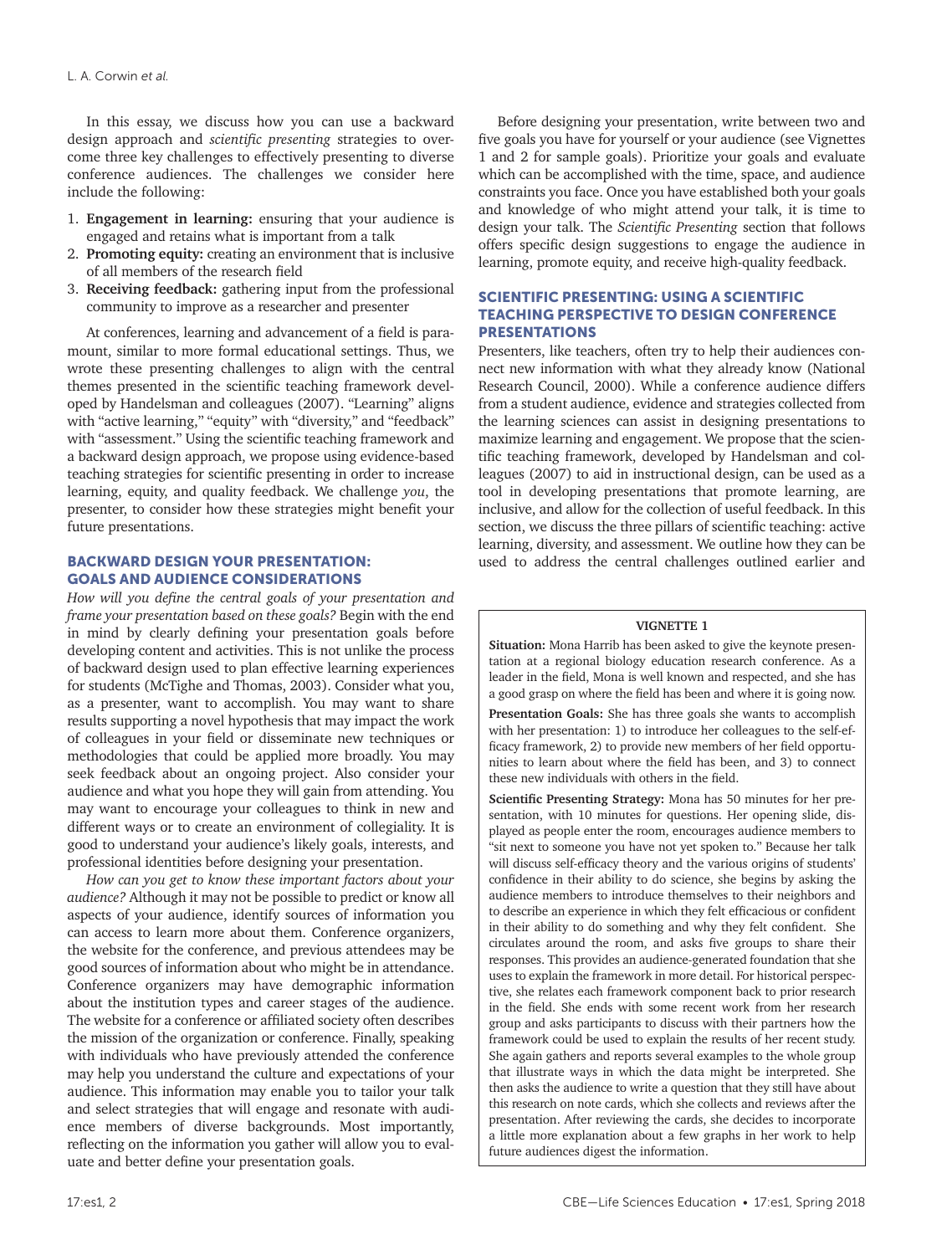#### **VIGNETTE 2**

**Situation:** Antonio Villarreal is a postdoctoral fellow at the University of California, Berkeley, who has recently been selected for a 15-minute presentation in the Endocytic Trafficking Minisymposium at the American Society for Cell Biology Annual Meeting. He has attended this conference twice, so he has a sense of the audience, space, and culture of the meeting. In his past experiences, he has found that the talks often blur together, and it is especially difficult to remember key ideas from the later talks in each session.

**Presentation Goals:** With a manuscript in preparation and his upcoming search for a faculty position, Antonio has the following three goals for his presentation: 1) to highlight the significance of his research in a memorable way; 2) to keep the audience engaged, because his presentation is the ninth out of 10 talks; and 3) to receive feedback that will prepare him to give professional job talks.

**Scientific Presenting Strategy:** Antonio took a class as a postdoctoral fellow about evidence-based practices in teaching and decides he would like to incorporate some active learning into his talk to help his audience learn. He worries that with only 15 minutes he does not have a lot of time to spare. So he sets up the background and experimental design for the audience and then projects only the two axes of his most impactful graph on the screen with a question mark in the middle where the data would be. Rather than simply showing the result, he asks the audience to turn to a neighbor and make a prediction about the results they expect to see. He cues the audience to talk to one another by encouraging them to make a bold prediction! After 30 seconds, he quells the chatter and highlights two different predictions he heard from audience members before sharing the results. At the end of his presentation, he asks the audience to turn to a neighbor once again and discuss what the results mean and what experiment they would try next. He also invites them to talk further with him after the session. The questions Antonio receives after his talk are very interesting and help him consider alternative angles he could pursue or discuss during future talks. He also asks his colleague Jenna to record his talk on his iPhone, and he reviews this recording after the session to prepare him for the job market.

provide specific tips and strategies for applying scientific teaching in a conference setting.

# Challenge: Engagement in Learning

*Consider the last conference you attended: How engaged were you in the presentations? How many times did you check your phone or email? How much did you learn from the talks you attended?* Professional communities are calling for more compelling presentations that convey information successfully to a broad audience (e.g., Carlson and Burdsall, 2014; Langin, 2017). Active-learning strategies, when combined with constructivist approaches, are one way to increase engagement, learning, and retention (Prince, 2004; Freeman *et al.*, 2014). While active-learning strategies are not mutually exclusive with the use of PowerPoint presentations in the dissemination of information, they do require thoughtful design, time for reflection, and interaction to achieve deeper levels of learning (Chi and Wylie, 2014). This may be as simple as allowing 30–60 seconds for prediction or discussion in a 15-minute talk. On the basis of calls for change from conference goers and organizers and research on active-learning techniques, we have identified several potential benefits of active learning likely to enhance engagement in conference presentations:

- 1. **Active learning increases engagement and enthusiasm.** Active learning allows learners to maintain focus and enthusiasm throughout a learning experience (e.g., Michael, 2006). Use of active learning may particularly benefit audience members attending long presentations or sessions with back-to-back presenters.
- 2. **Active learning improves retention of information.** Active reflection and discussion with peers supports incorporation of information into one's own mental models and creates the connections required for long-term retention of information (reviewed in Prince, 2004).
- 3. **Active learning allows for increased idea exchange among participants.** Collaborative discourse among individuals with differing views enhances learning, promotes argumentation, and allows construction of new knowledge (Osborne, 2010). Active-learning approaches foster idea exchange and encourage interaction, allowing audience members to hear various perspectives from more individuals.
- 4. **Active learning increases opportunities to build relationships and expand networks.** Professional networking is important for expansion of professional communities, enhancing collaborations, and fostering idea exchange. Short collaborative activities during presentations can be leveraged to build social networks and foster community in a professional setting, similar to how they are used in instruction (Kember and Leung, 2005; Kuh *et al*., 2006).

While a multitude of ways to execute active learning exist, we offer a few specific suggestions to quickly engage the audience during a conference presentation (Table 1). In the spirit of backward design, we encourage you to identify learning activities that support attainment of your presentation goals. Some examples can be found in Vignettes 1 and 2 (section 1), which illustrate hypothetical scenarios in which active learning is incorporated into presentations at professional conferences to help meet specific goals.

Similar to giving a practice talk before the conference, we encourage you to test out active-learning strategies in advance, particularly if you plan to incorporate technology, because technological problems can result in disengagement (Hatch *et al*., 2005). Practicing presentation activities within a research group or local community will provide guidance on prompts, timing, instructions, and audience interpretation to identify problems and solutions before they occur during a presentation. This will help to avoid activities that are overly complex or not purpose driven (Andrew *et al*., 2011).

#### Challenge: Equity and Participation

*Consider the last conference you attended: Did you hear differing opinions about your work or did the dominant paradigms prevail? Who asked questions; was it only high-status experts in the field? Did you hear from multiple voices? Did newer members, like graduate students and postdoctoral fellows, engage with established members of the community?* In classroom settings, equity and diversity strategies improve learning among all students and particularly support students from underrepresented groups in science by decreasing feelings of exclusion, alleviating anxiety, and counteracting stereotype threat (Haak *et al*., 2011; Walton *et al*., 2012; Eddy and Hogan, 2014). Likewise, in a conference setting, strategies that promote equitable participation and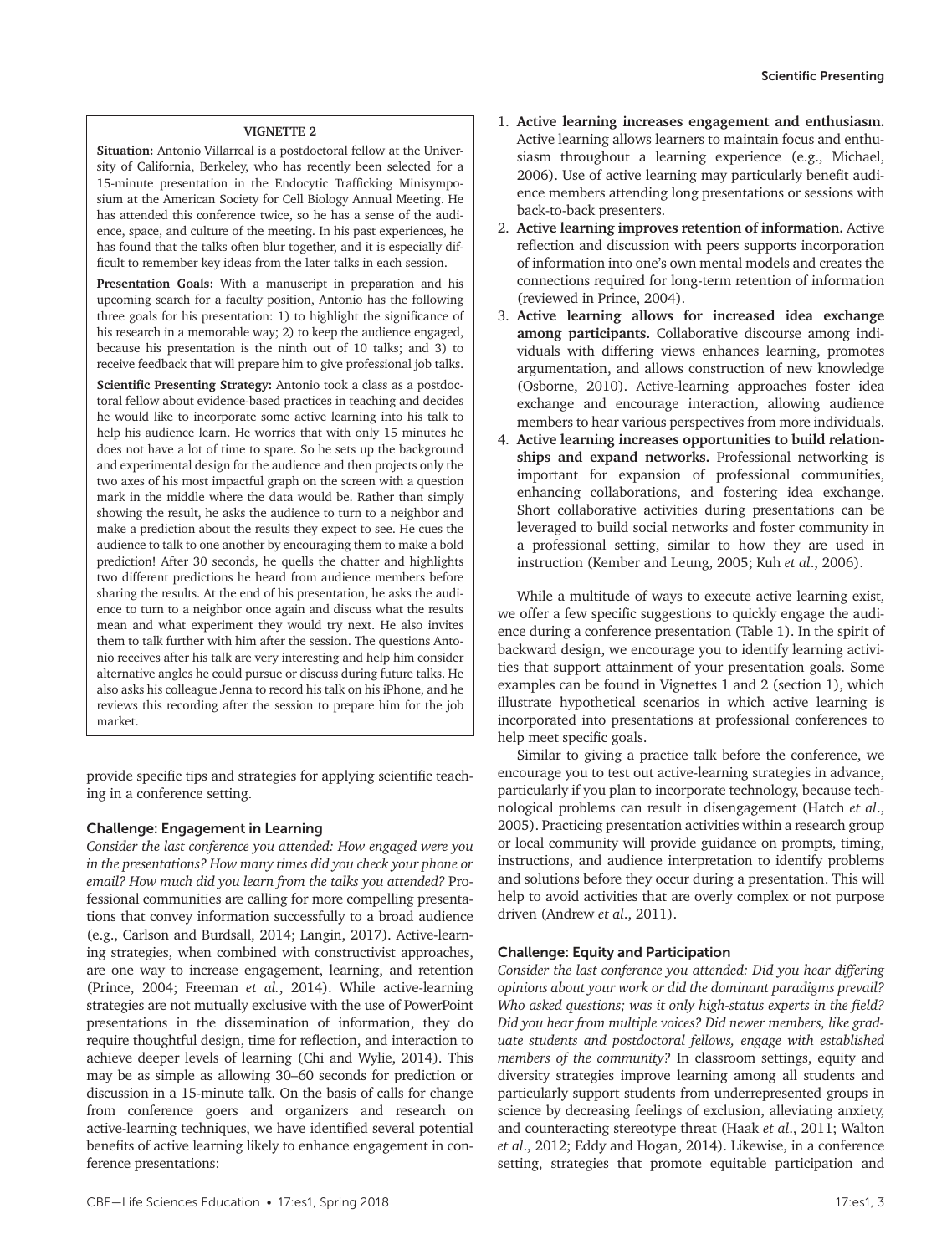# TABLE 1. Active-learning strategies for conference presentations

| <b>Strategy</b>                                                                                                                                                                             | <b>Benefit</b>                                                                                                                                                                                       | <b>Facilitation tips</b>                                                                                                                                                                                                                                                                                    |
|---------------------------------------------------------------------------------------------------------------------------------------------------------------------------------------------|------------------------------------------------------------------------------------------------------------------------------------------------------------------------------------------------------|-------------------------------------------------------------------------------------------------------------------------------------------------------------------------------------------------------------------------------------------------------------------------------------------------------------|
| Think: Prompt audience members to reflect<br>individually.<br>Pair: Audience discusses prompt with a<br>neighbor.<br>Share: Individuals share an idea with the<br>entire audience.          | Audience members reflect, discuss, and<br>develop a topic. This brings in multiple<br>viewpoints and encourages participation<br>of many individuals.                                                | Think, pair, and share are listed separately,<br>because depending on time available, you<br>might do a think-pair, or a pair, or a pair-<br>share. To save time, you could eavesdrop<br>on conversations and share a couple of<br>ideas you heard from the groups rather<br>than having individuals share. |
| Make a prediction: After describing experi-<br>mental methodologies, have audience<br>members make a prediction about the<br>results before sharing.                                        | This engages the audience and familiarizes<br>them with expected outcomes before<br>sharing data.                                                                                                    | It may be useful to show a graph with a box<br>covering data to familiarize the audience<br>with the experimental framework and<br>scaffold their prediction.                                                                                                                                               |
| Data interpretation: Show data and, rather<br>than explaining results immediately, allow<br>audience members to discuss and interpret.                                                      | This supports better understanding of the<br>data, engages audience members, and<br>may benefit newer members of the<br>research community who are less familiar<br>with methodologies of the field. | Use this strategy when data are complex or<br>busy. It may be helpful to structure this<br>with guiding questions to help the<br>audience focus (e.g., What trends do you<br>see? What do you think occurred at point<br>$X$ ?).                                                                            |
| Electronic audience response: Prompt the<br>audience with a question and have them<br>respond in real time via an electronic<br>response system.                                            | This gives every individual in the audience<br>the chance to engage and share ideas<br>anonymously and can be a quick and<br>efficient way to get feedback from the<br>audience.                     | Test this out in the space before the presenta-<br>tion if possible. Tailor your talk based on<br>feedback. Poll Everywhere allows creative<br>presentation of responses, e.g., in a word<br>cloud. Kahoot creates a game atmosphere.                                                                       |
| Hand count or noise poll: Prompt the<br>audience to raise hands, stomp their feet,<br>snap their fingers, or clap if they agree with<br>your statement, have a common experi-<br>ence, etc. | The benefits of this strategy are similar to<br>those of the digital version; however, there<br>is less of a risk with this polling method<br>because no digital tools are required.                 | Encourage the audience to raise hands high if<br>it is low stakes. If the information you<br>seek is personal, you can have individuals<br>hold up a number of fingers near their<br>chest to hide votes from other audience<br>members.                                                                    |
| Demonstrate use of a tool: Rather than talk<br>about a research tool or method, have<br>audience members try out the tool or proto-<br>col.                                                 | This increases audience familiarity with the<br>tool and builds self-efficacy to implement<br>it.                                                                                                    | The experience may need to be shortened and<br>may require appropriate space and<br>materials.                                                                                                                                                                                                              |
| Structure the Q&A: Add a quick pair<br>discussion of the main point at the end of<br>the presentation.                                                                                      | This creates processing time for the audience<br>to consider the take-home message and<br>may increase the diversity and quality of<br>questions.                                                    | If this technique is new to the session, a quick<br>explanation of why you are using this<br>technique or quickly encouraging your<br>audience to think out loud may help get<br>things started.                                                                                                            |

recognize the positive impact of diversity in the field may help increase equity more broadly and promote a sense of belonging among participants. Conference audiences are oftentimes even more diverse than the typical classroom environment, being composed of individuals from different disciplines, career stages, and cultures. Incorporating strategies that increase the audience's understanding and feelings of inclusion in the professional community may impact whether or not an individual continues to engage in the field. We have identified three central benefits of equity strategies for presenters and their professional communities:

1. **Equity strategies increase accessibility and learning.** As a presenter, you should ensure that presentations and presentation materials 1) allow information to be accessed in various forms, so that differently abled individuals may participate fully, and 2) use straightforward language and representations. You can incorporate accessible versions of conference materials (e.g., captioned videos) or additional resources, such as definitions of commonly used jargon necessary to the presentation (e.g., Miller and Tanner, 2015). You may consider defining jargon or acronyms in your talk to increase accessibility for individuals who might struggle to understand the full meaning (e.g., new language learners or individuals who are new to the field).

2. **Equity strategies support inclusion of diverse views and priorities.** Creating space for individuals from different backgrounds to express views on a topic supports critical evaluation of ideas and paradigms within a community and prevents members of the community from developing myopic or one-sided views on a subject. This helps to increase creative efforts and enhance new ideas that drive a community forward and sustain its growth (Richard and Shelor, 2002; Bassett-Jones, 2005). Furthermore, welcoming individuals from all backgrounds allows us to address relevant priorities for more populations and thus for our work to serve more communities (Hacker, 2013). These strategies can be accomplished by creating space for more individuals to participate in active-learning or question-and-answer sessions (e.g., asking for more hands; Table 2) or by deliberately using inclusive language as is recommended when teaching nonnative language learners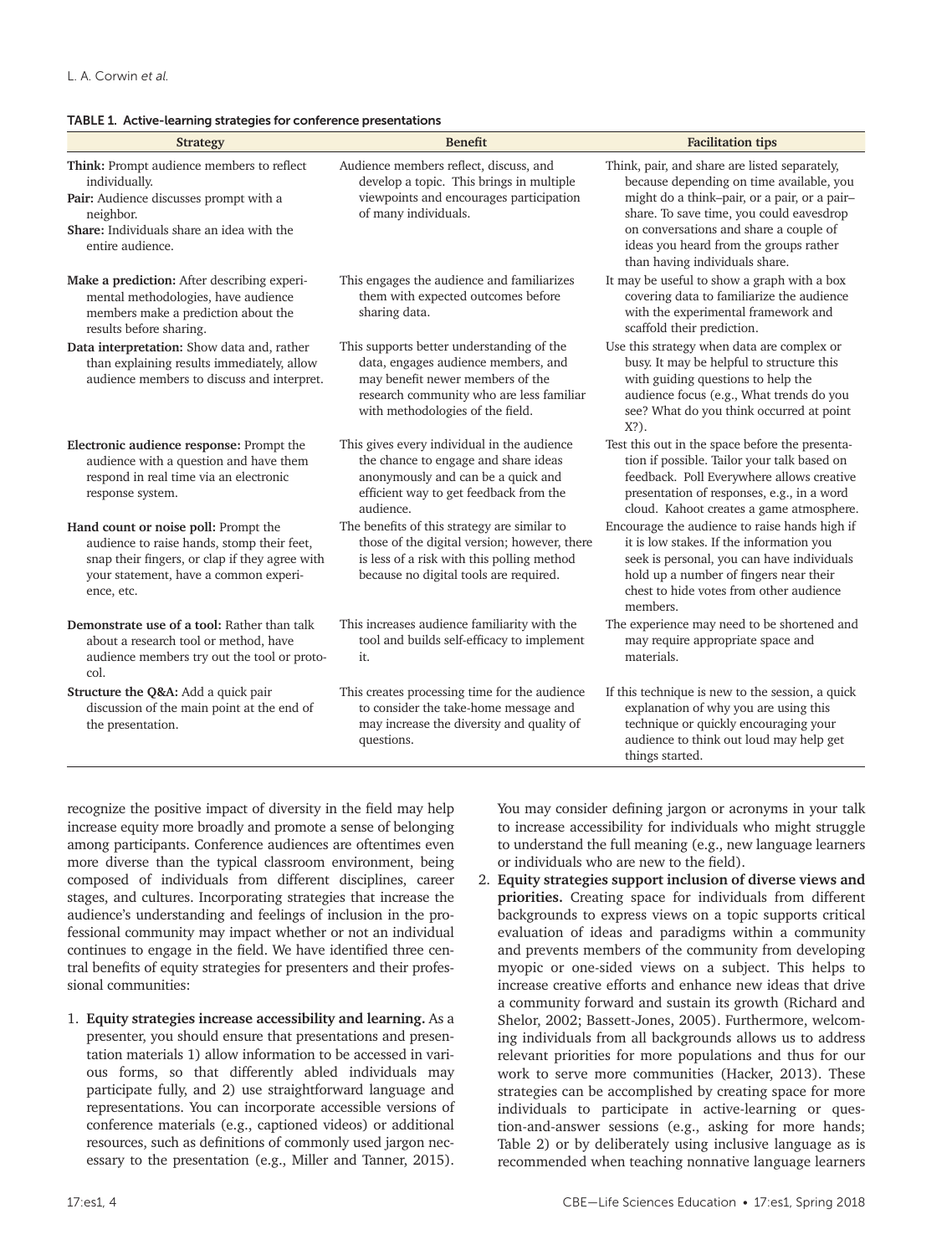# Scientific Presenting

TABLE 2. Equity strategies for conference presentations (as presented in Tanner, 2013)

| <b>Strategy</b>                                                                                                                                                                       | <b>Benefit</b>                                                                                                                                                  | <b>Facilitation tips</b>                                                                                                                                                                                                                                                                                                                                                                                  |
|---------------------------------------------------------------------------------------------------------------------------------------------------------------------------------------|-----------------------------------------------------------------------------------------------------------------------------------------------------------------|-----------------------------------------------------------------------------------------------------------------------------------------------------------------------------------------------------------------------------------------------------------------------------------------------------------------------------------------------------------------------------------------------------------|
| Wait time: Wait at least 5 seconds after posing<br>a question before asking for responses.                                                                                            | Allows for both "slow" and "fast" thinker<br>responses and encourages introverted or<br>anxious individuals to respond                                          | Post the question on a slide or write it on a<br>board so that individuals have time to<br>process the information or encourage the<br>audience to take 10 seconds to think<br>about the posed question.                                                                                                                                                                                                  |
| Multiple hands, multiple voices: Request<br>three hands in response to a question, and<br>wait for three people to raise their hands<br>before asking the first person to speak.      | Collects multiple perspectives and views;<br>gives more hesitant and thoughtful<br>individuals a chance to participate                                          | Inform the audience that you want to hear a<br>variety of ideas from people who you have<br>not heard from. Call on people in different<br>parts of the room, particularly in the back.<br>Phrase questions such that multiple<br>perspectives are useful.                                                                                                                                                |
| Work in small group/pairs: Engage partici-<br>pants in paired or small-group tasks.                                                                                                   | Removes the pressure of speaking in front of a<br>large group and encourages all partici-<br>pants to have some degree of input; builds<br>community            | Be explicit with the audience: 1) the<br>expectation that they will talk with one<br>another, 2) the size of groups you prefer,<br>3) the amount of time they will have, and<br>4) the precise task. Encourage them to<br>ensure all group members have a chance<br>to speak. Encourage audience members to<br>introduce themselves to those they do not<br>know.                                         |
| Clearly state your intention for equity and<br>inclusion: Verbally and through the use of<br>presentation materials, inform your<br>audience that you welcome and value<br>diversity. | Highlights that equity is important for you as<br>a member of the community and helps to<br>builds the norm of equity and access into<br>the conference setting | At the start of any activity, mention that you<br>encourage and will strive for equitable<br>participation in activities. For example,<br>"We will do active learning and I value a<br>diversity of opinions; I would like to hear<br>from different people," or "I look forward<br>to hearing a variety of thoughts during the<br>question-and-answer session" can set a<br>welcoming tone for the talk. |
| Do not judge responses: Work to acknowl-<br>edge responses and ideas in a neutral<br>manner that affirms participation.                                                               | Creates a welcoming environment for<br>members of the community who are at all<br>levels of experience and learning                                             | Reinforce the value of participating, saying,<br>"Thank you for your thoughts," or some<br>similar phrase. Actively recognize that<br>diverse responses are valued: "We have<br>received several ideas that will help us<br>move forward."                                                                                                                                                                |
| Use inclusive language: Work to ensure that<br>your language includes everyone in the<br>room and does not exclude certain groups.                                                    | Ensures that groups who are often marginal-<br>ized or excluded feel included in the<br>conversation                                                            | Use terms that include all races or genders,<br>such as "my friends" or "you all," in place<br>of exclusionary terms like "you guys,"<br>which excludes women. Work to avoid<br>colloquialisms that may not be understood<br>by all or are exclusionary, such as "the best<br>man for the job."                                                                                                           |
| Explicitly encourage informal interaction:<br>Provide messages that promote conversa-<br>tion and networking.                                                                         | Lowers the social barrier to make it easier for<br>individuals to introduce themselves and<br>start conversations with new people                               | These messages may be in the form of written<br>instructions on a slide or verbal instruc-<br>tions that encourage individuals to "meet<br>someone new after the talk" or "sit next to<br>someone you don't know."                                                                                                                                                                                        |

(Motschenbacher, 2017) or serving patients in healthcare (e.g., Rossi and Lopez, 2017).

3. **Equity strategies promote a sense of belonging among all individuals.** Creating a welcoming, inclusive environment will make the community attractive to new members and help to increase community members' sense of belonging. Sense of belonging helps individuals in a community to view themselves as valued and important, which serves to motivate these individuals toward productive action. This increases positive affect, boosts overall community morale, and supports community development (Winter-Collins and McDaniel, 2000). Belonging can increase if it is specifically emphasized as important and if individuals make personal connections to others, such as during small-group work (see Table 2).

Many strategies discussed in prior sections, such as using active learning and having clear goals, help to promote equity, belonging, and access. In Table 2, we expand on previously mentioned strategies and discuss how specific active-learning and equity strategies promote inclusiveness. These tips for facilitation are primarily drawn from Tanner's 2013 feature on classroom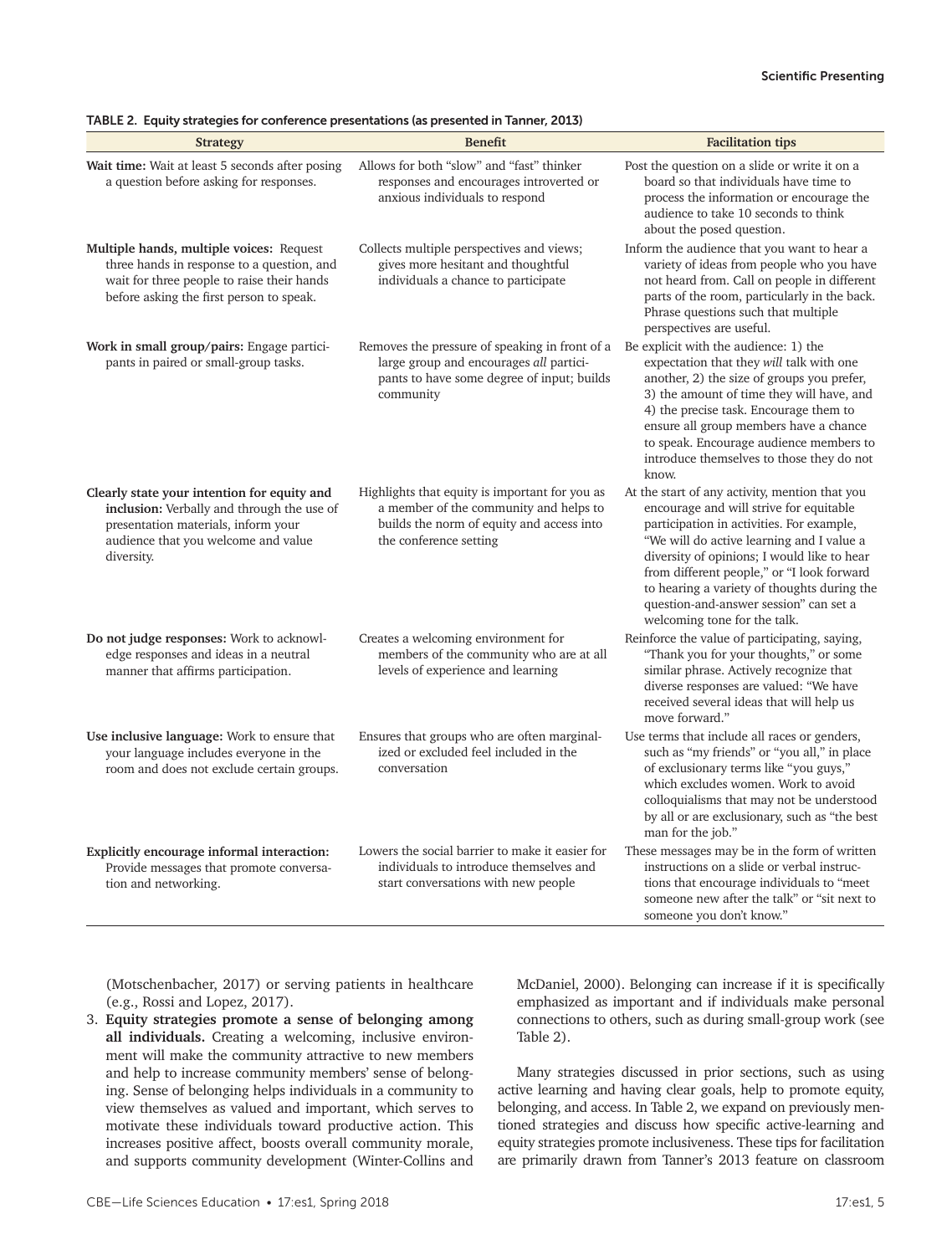|  |  | TABLE 3. Assessment and feedback strategies for conference presentations |  |  |
|--|--|--------------------------------------------------------------------------|--|--|
|--|--|--------------------------------------------------------------------------|--|--|

| <b>Strategy</b>                                                                                                                                          | Benefit                                                                                                                     | <b>Facilitation tips</b>                                                                                                                                                                                           |
|----------------------------------------------------------------------------------------------------------------------------------------------------------|-----------------------------------------------------------------------------------------------------------------------------|--------------------------------------------------------------------------------------------------------------------------------------------------------------------------------------------------------------------|
| Audio or video recordings: Record full session<br>or participants engaged in activities.                                                                 | Provides an opportunity to review presenter<br>and audience behavior multiple times                                         | Inform the audience before recording<br>and record on the presenter's device so he<br>or she has control over the recording.                                                                                       |
| Twitter feed/backchanneling: Allow<br>participants to have an online conversation<br>during the session.                                                 | Provides a real-time assessment of the<br>audience attitudes, knowledge, and<br>experience                                  | Presenter can pose questions to the audience<br>and try to respond and adapt to feedback.<br>A cofacilitator may help monitor<br>technology.                                                                       |
| Analyze products produced during the<br>presentation: Collect and review any work<br>audience members do (index card,<br>worksheet, poll results, etc.). | Reviews a diversity of ideas from different<br>audience members generated during<br>active learning                         | Indicate that materials (flip charts, note<br>cards) will be collected or use a desig-<br>nated notetaker.                                                                                                         |
| Conduct a postpresentation discussion<br>session: Make time for formal or informal<br>reflection and discussion among audience<br>members and speakers.  | Provides multiple perspectives on a session to<br>a targeted set of questions generated by<br>the presenter and audience    | Gather contact information to follow up after<br>the session. Set up end of session focus<br>group or postsession dinner.                                                                                          |
| Collect a survey: Distribute a quick question-<br>naire after your presentation. <sup>a</sup>                                                            | Provides quick feedback with different types<br>of questions (open ended or Likert scale)<br>from a variety of participants | Coordinate with conference organiz-<br>ers. Encourage completion; paper surveys<br>may increase response rate but will require<br>data entry. Electronic surveys can be<br>disseminated with a QR code or hashtag. |

a We suggest these questions for a simple, yet informative postpresentation feed-up survey about your presentation: What did you find most interesting about this presentation? What, if anything, was unclear or were you confused about (a.k.a. muddiest point)? What is one thing that would improve this presentation? Similarly, to gather information for a feedback/feed-forward assessment, we recommend: What did you find most interesting about this work? What about this project needs improvement or clarification? What do you consider an important next step that this work might take?

structure, though they apply to the conference presentation setting as well.

An overarching goal of conferences is to help build a thriving, creative, inclusive, and accessible community. Being transparent about which equity strategies you are using and why you are using them may help to promote buy-in and encourage others to use similar strategies. By taking the above actions as presenters and being deliberate in our incorporation of equity and diversity strategies, we can help our professional communities to thrive, innovate, and grow.

### Challenge: Receiving Feedback

*Consider your last conference presentation: What did you take away from the presentation? Did you gather good ideas during the session? Were the questions and comments you received useful for advancing your work? If you were to present this work again, what changes might you make?* In the classroom, assessment drives learning of content, concepts, and skills. At conferences, we, as presenters, take the role of instructor in teaching our peers (including members of our research field) about new findings and innovations. However, assessment at conferences differs from classroom assessment in important ways. First, at conferences, you are unlikely to present to the same audience multiple times; therefore, the focus of the assessment is purely formative—to determine whether the presentation accomplished its goals. This feedback can aid in your professional development toward being an effective communicator. Second, at conferences, you are speaking to a diverse group of colleagues who have varied expertise, and feedback from the audience will provide information that may improve your research. Indeed, conferences are a prime environment to draw on a diversity of expertise to identify relevant information, resources, and alternative interpretations of data. These characteristics of conferences give rise to three possible types of presentation assessments (Hattie and Timperley, 2007):

- Feed-up: assessment of the achievement of presentation goals: *Did I achieve my goals as a presenter?*
- Feed-back: assessment of whether progress toward project goals is being achieved: *Is my disciplinary work or research progressing effectively?*
- Feed-forward: input on which activities should be undertaken next: *What are the most important next steps in this work for myself and my professional community?*

Though a lot of feedback at conferences occurs in informal settings, you can take the initiative to incorporate assessment strategies into your presentation. Many of the simple classroom techniques described in the preceding sections, like polling the audience and hearing from multiple voices, support quick assessment of presentation outcomes (Angelo and Cross, 1993). In Table 3, we elaborate on possible assessment strategies and provide tips for gathering effective feedback during presentations.

Technology can assist in implementing assessment, and we predict that there will be many future technological innovations applicable to the conference setting. Live tweeting or backchanneling is occurring more frequently alongside presentations, with specific hashtags that allow audience members to initiate discussions and generate responses from people who are not even in the room (Wilkinson *et al*., 2015). After the presentation, you and your audience members can continue to share feedback and materials through email list servers and QR codes. Self-assessment by reviewing a video from the session can support both a better understanding of audience engagement and self-reflection (van Ginkel *et al*., 2015). There are benefits from gathering data from multiple assessment strategies, but as we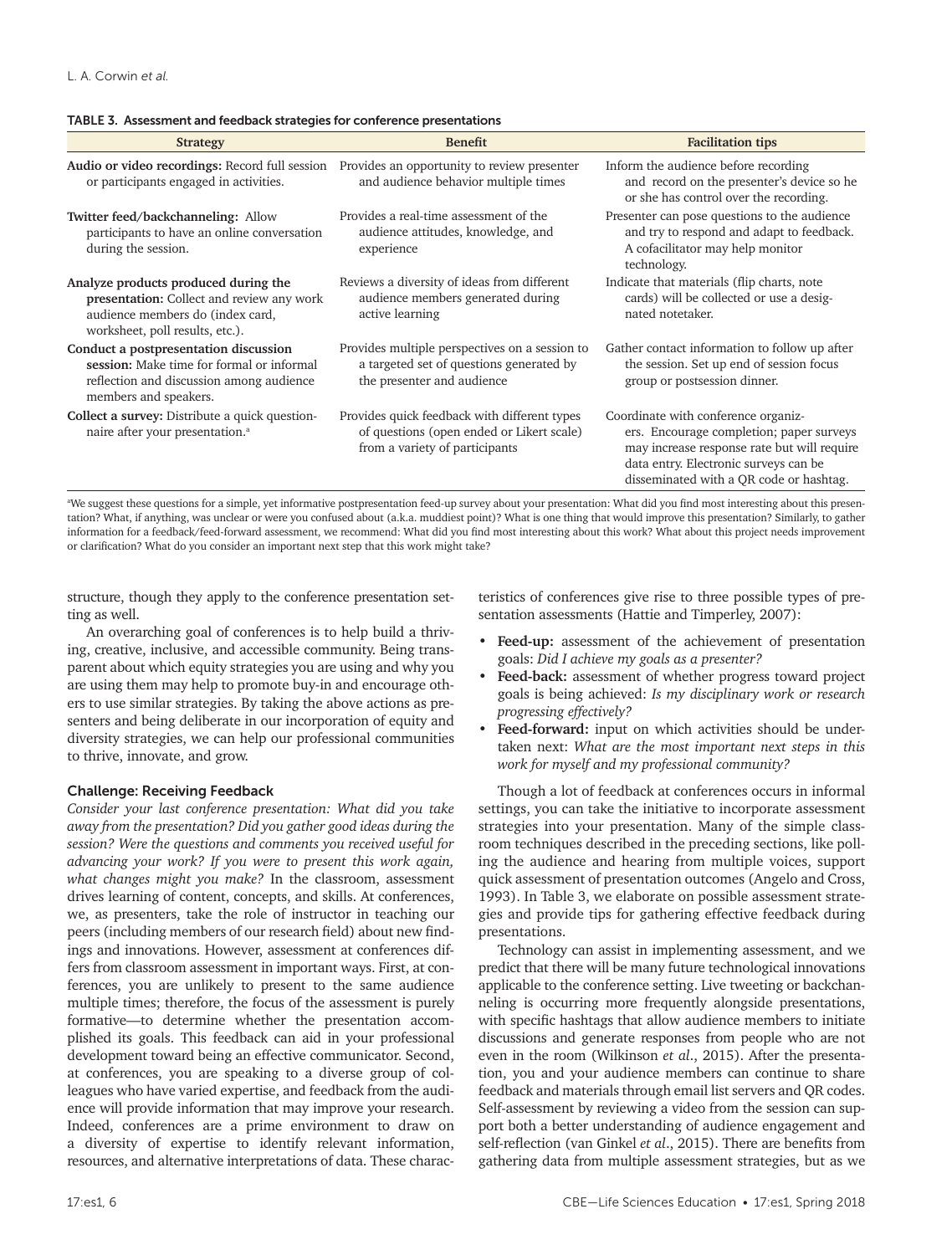will discuss in the next section, there are barriers that impact the number of recommended learning, equity, and assessment strategies you might chose to implement.

# NAVIGATING BARRIERS TO SCIENTIFIC PRESENTING

Though we are strong advocates for a scientific presenting approach, there are several important barriers to consider. These challenges are similar to what is faced in the classroom, including time, space, professional culture, and audience/student expectations.

One of the most important barriers to consider is culture, as reflected in the following quote:

*Ironically, the oral presentations are almost always presented as lectures, even when the topic of the talk is about how lecturing is not very effective! This illustrates how prevalent and influential the assumptions are about the expected norms of behavior and interaction at a scientific conference. Even biologists who have strong teaching identities and are well aware of more effective ways to present findings choose, for whatever reason (professional culture? professional identity?), not to employ evidence-based teaching and communication methods in the venue of a scientific conference.* (Brownell and Tanner, 2012, p. 344)

As this quote suggests, professional identity and power structures exist within conference settings that may impact the use of scientific presenting strategies. Trainees early in their careers will be impacted by disciplinary conference norms and advisor expectations and should discuss incorporating new strategies with a trusted mentor. In addition, incorporating scientific presenting strategies can decrease your control as a presenter and may even invoke discomfort and threaten your or your audience's professional identities.

Balance between content delivery and active engagement presents another potential barrier. Some may be concerned that active learning takes time away from content delivery or that using inclusive practices compromises the clarity of a central message. Indeed, there is a trade-off between content and activity, and presenters have to balance presenting *more* results with time spent on active learning that allows the audience to interpret the results. We suggest that many of these difficulties can be solved by focusing on your goals and audience background, which will allow you to identify which content is critical and hone your presentation messaging to offer the maximum benefit to the audience. Remember that coverage of content does not ensure learning or understanding and that you can always refer the audience to additional content or clarifying materials by providing handouts or distributing weblinks to help them engage as independent learners.

Physical space and time may limit participants' interaction with you and one another. Try to view your presentation space in advance and consider how you will work within and possibly modify that space. For example, if you will present in a traditional lecture hall, choose active learning that can be completed by an individual or pairs instead of a group. By being aware of the timing, place in the conference program, and space allotted, you can identify appropriate activities and strategies that will fit your presentation and have a high impact. Available technology, support, and resources will also impact the activities and assessments you can implement and may alleviate some space and time challenges.

As novice scientific presenters dealing with the above barriers and challenges, "failures" or less than ideal attempts at scientific presenting are bound to occur. The important thing to remember is that presenting is a *scientific* process, and just as experiments rarely work perfectly the first time they are executed, so too does presenting in a new and exciting way. Just as in science, challenges and barriers can be overcome with time, iterations, and thoughtful reflection.

# STRUCTURING A CONFERENCE TO FACILITATE SCIENTIFIC PRESENTING

Although presenters can opt to use backward design and incorporate scientific presenting strategies, they do not control other variables like the amount of time allotted to each speaker, the size or shape of the room they present in, or the technology available. These additional constraints are still important and may impact a presenter's ability to use audience-centered presentation methods. Conference organizers are in a powerful position to support presenters' ability to implement the described strategies and to provide the necessary logistical support to maximize the likelihood of success. Organizers often set topics, determine the schedule, book spaces, identify presenters, and help establish conference culture.

So how can conference organizers affect change that will promote active engagement and equity in conference presentations?

- 1. **Use backward design for the conference as a whole.** Just as presenters can use backward design to set their specific learning goals, conference organizers can set goals for the meeting as a whole to support the conference community.
- 2. **Vary conference structures and formats based on the needs of the community.** Conference presentation structures vary widely, but it is worth considering why certain session structures are used. To what extent does it serve the community to have back-to-back 10-minute talks for several hours? Many people will have the chance to present, but does the audience gain anything? Are there topics that would be better presented in a workshop format or a roundtable discussion? What other structures might benefit the conference community and their goals?
- 3. **Choose a space that is conducive to active presentations or consider creative ways to use existing spaces.** The spaces available for conferences are typically designed for lecture formats. However, organizers can seek out spaces that facilitate active presenting by choosing rooms with adaptable formats in which furniture can be moved to facilitate small-group discussions. They can also provide tips on how to work within existing spaces, such as encouraging participants to sit near the front of a lecture hall or auditorium.
- 4. **Give explicit expectations to presenters.** Organizers could inform presenters that active, engaging, evidence-based sessions are encouraged or expected. This will help cultivate the use of scientific presenting within the community.
- 5. **Provide examples or support for presenters to aid in design of active learning, equity strategies, and assessment.** Videos with examples of the described techniques, a quick reference guide, or access to experts within the field who would be willing to mentor presenters could be critical for supporting a conference culture that uses scientific presenting. For example, researchers at the University of Georgia